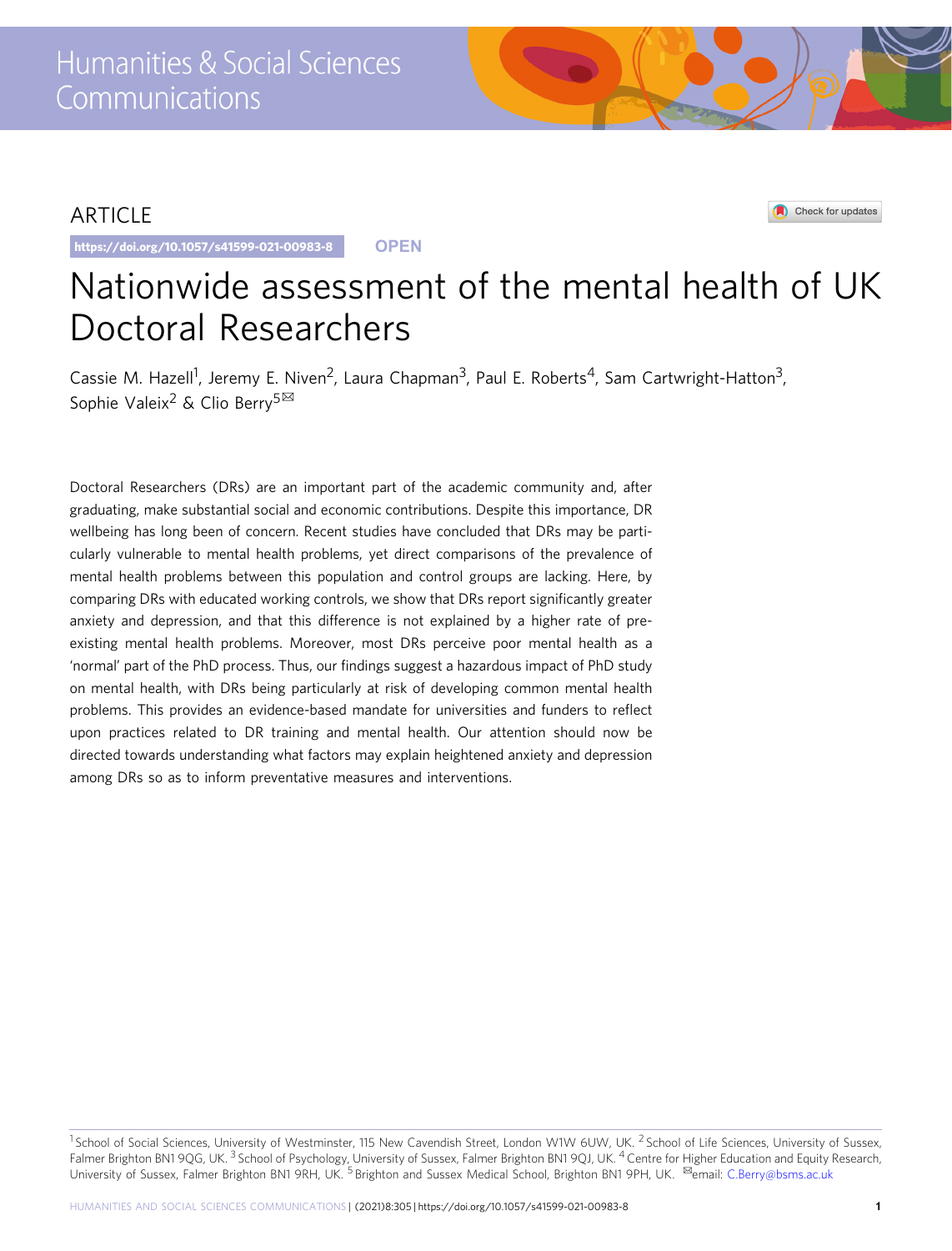#### Introduction

misculation<br>niversity research makes a substantial contribution to the<br>economy (University Alliance, 2014). A significant part of<br>that contribution is driven by Doctoral Researchers<br>(DPs) also like that contribution is dri economy (University Alliance, [2014](#page-8-0)). A significant part of (DRs), also known as PhD students, who consistently produce a reliable financial return on any investment in their studies, both to their institution and to industry more widely (Casey, [2009;](#page-7-0) EPSRC, [2010](#page-7-0); Zolas et al., [2015](#page-8-0)). When asked during their PhD studies, the majority of DRs want to pursue a career in research post-PhD (Cornell, [2020\)](#page-7-0). However, in reality, subsequent to receiving their PhD, more than 70% leave academia completely (Hancock, [2020\)](#page-7-0); instead pursuing careers in industry, government or non-profit organisations (Cornell, [2020](#page-7-0)). A key motivator for DRs leaving academia is to protect their mental health (Metcalfe et al., [2018\)](#page-7-0). Therefore, the poor mental health of DRs and their subsequent exodus from academia will have implications for the volume and quality of academic research, as well as having broader social and economic impacts.

The issue of DR mental health was well evidenced in a recent international survey by Nature (Woolston, [2019](#page-8-0)). The survey found that 36% of current DRs reported seeking help for anxiety and/or depression (Woolston, [2019](#page-8-0)), with further editorials acknowledging the poor mental health of PhD students (Nature, [2019b](#page-7-0), [2019a](#page-7-0); Woolston, [2020](#page-8-0)). A recent meta-analysis found that DRs are moderately more stressed when compared to whole population normative data (Hazell et al., [2020\)](#page-7-0). The available research all points in the same direction: DRs are stressed and experiencing poor mental health, and may be leaving the profession as a result of this (Hazell et al., [2020](#page-7-0)). However, there are significant limitations and gaps in the understanding of DR mental health (Hazell et al., [2020](#page-7-0)). In particular, we do not know whether DRs are at a higher risk of poor mental health than individuals who chose other career pathways because studies largely did not include comparison groups.

One recent study did attempt to address this gap in the field (Levecque et al., [2017](#page-7-0)); employing an online survey, this study revealed that DRs reported greater psychological distress than both undergraduate students and educated employees. However, this study, along with all others in the field (Hazell et al., [2020](#page-7-0)), did not assess symptoms indicative of Serious Mental Illness (SMI) diagnoses. Instead, this study (Levecque et al., [2017\)](#page-7-0) used the General Health Questionnaire 12 (GHQ12) (Goldberg et al., [1997\)](#page-7-0), which has been widely criticised for encouraging response biases, lack of reliability, and limited clinical validity (Hankins, [2008a,](#page-7-0) [2008b;](#page-7-0) Ye, [2009](#page-8-0)). Finally, to our knowledge, no studies have addressed the issue of causality. That is, whether those with existing poor mental health might be more attracted to pursuing PhD studies or whether studying for the PhD itself is the cause of mental health difficulties.

To address these limitations, we conducted a UK-based mixedmethods online survey with DRs, and a control group comprised of similarly aged, educated working professionals (WP). The central aim of our study was to determine how the prevalence of mental health problems differs between DRs and WPs. Secondary to this, we aimed to assess DRs' perceptions of the commonality of mental health problems. Our survey employed outcomes measures with well-established clinical cut-offs and included measures that capture SMI symptoms i.e. mania and suicidality. We also controlled for pre-existing mental health problems, which allowed us to test whether our data support PhD study as causative of mental health problems.

had to be currently studying for their PhD at a UK University. The eligibility criteria for the WP group were developed to ensure similarity between the two groups, other than PhD status. Eligibility criteria, therefore, reflected the minimum entry requirements for PhD programmes in the UK. WPs had to be aged 21 years or over and possess a university undergraduate degree of 2.1 or above. Moreover, WPs had to be working in the UK at least 3 days a week (0.6 full time equivalent (FTE)) as this matched the minimum FTE for a part-time PhD.

Recruitment. To recruit DRs, we emailed every Doctoral School in the UK ( $N = 162$ ) asking them to share details of the study with their students. To recruit WPs, we emailed the public relations departments of the top 100 graduate employers and the top 500 UK businesses. None of the graduate employers confirmed that they had disseminated the survey details. Additionally, we promoted the study via the project social media outlets, Prolific Academic and paid advertisements on Facebook. As part of the debrief information, we asked participants to share details of the survey with their personal and professional networks.

Design. The study is an online, cross-sectional survey. We used a between-group design, comparing responses from DRs to WPs. The survey was administered using Qualtrics survey software.

Measures. We collected data using a battery of measures of mental health problems and psychological and social functioning. In the present paper, we report comparative data on prevalence and symptomatology for DRs and WPs.

Demographics. Participants were asked to self-identify as either a DR or a WP and then complete basic demographic questionnaires. DRs were asked for information about their PhD, including funding status and whether they were engaging in fieldwork. WPs were asked to classify the type of job they have and how likely they were to complete a PhD in the future.

As part of the demographic questionnaire, we asked participants about their mental health, including whether they have a mental health diagnosis, and whether they have experienced a mental health crisis. With the aim of assessing premorbid mental health, we adapted interview questions from the Composite International Diagnostic Interview (CIDI) (Kessler and Üstün, [2004](#page-7-0)), in which lifetime prevalence participants are asked to reflect on key milestones across the lifespan and whether they were experiencing mental health problems at that time. Using milestones to determine the onset of mental health problems is associated with increased accuracy of retrospective data (Kessler et al., [2005\)](#page-7-0). We provided participants with a series of milestones related to their studies and work history and asked them to indicate whether they were experiencing mental health problems at that time or not, for example while at secondary school, before they started an undergraduate degree, while completing an undergraduate degree and so on.

Perceived mental health problem commonality and impact. We asked DR participants only to respond to several statements assessing DRs' perceptions of the commonality and impact of mental health problems, for example, whether they thought it was the norm to experience mental health difficulties during a PhD, and whether they had considered or had actually taken time away from their studies in relation to mental health. These statements had the following response options: true, false, or not sure.

#### Methods

Participants. We recruited DRs and a matched group of educated WPs. To be eligible for inclusion in the DR group, participants Patient Health Questionnaire 9 (PHQ-9). The PHQ-9 is widely used in UK primary healthcare as a depression screening tool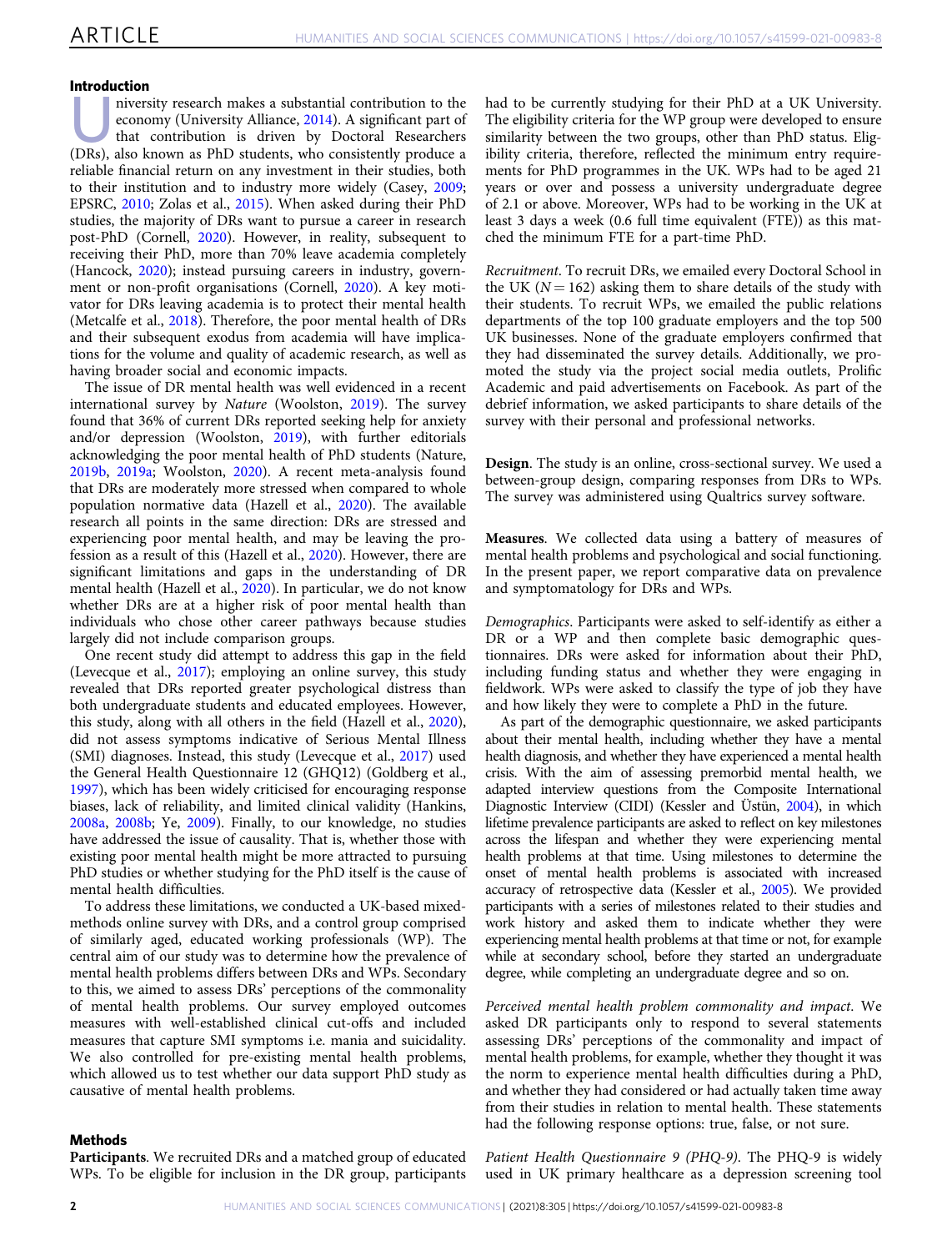(Spitzer et al., [1999\)](#page-8-0). The PHQ-9 has 9 items which are scored by participants using a 4-point Likert scale from 'not at all' (0) to 'nearly every day' (4). A higher score indicates greater depression symptoms. The scale has strong internal consistency (Cronbach's  $\alpha$  = 0.89) and well-established cut-off criteria delineating clinical from sub-clinical levels of depression (Kroenke et al., [2001](#page-7-0)). In the present sample, we also found the PHQ-9 to have good scale reliability (Cronbach's  $\alpha = 0.89$ ).

Generalised Anxiety Disorder 7 (GAD-7). Akin to the PHQ-9, the GAD-7 (Spitzer et al., [2006\)](#page-8-0) is used in UK primary healthcare settings as a screening tool for anxiety/GAD. The GAD-7 has 7 items, scored by participants on a 4-point Likert scale, ranging from 'not at all' (0) to 'nearly every day' (4). A higher score indicates greater anxiety symptoms. The scale has strong internal consistency (Cronbach's  $\alpha = 0.92$ ) with well-established cut-off scores distinguishing those with clinical and sub-clinical levels of anxiety (Spitzer et al., [2006](#page-8-0)). We found similar levels of scale reliability in the current sample (Cronbach's  $\alpha = 0.90$ ).

Altman Self-Reported Mania Scale (ASRMS). The 5-item ASRMS measures symptoms of mania (Altman et al., [1997\)](#page-7-0). Each item has a 5-point Likert scale with unique anchor points. A higher score indicates greater mania. The scale has acceptable levels of internal consistency (Cronbach's  $\alpha = 0.65$ ) (Altman et al., [1997](#page-7-0)), which was replicated in the current sample (Cronbach's  $\alpha = 0.66$ ). The scale reliability could not be improved by removing any of the items.

Suicidal Behaviours Questionnaire-Revised (SBQ-R). The SBQ-R (Osman et al., [2001a](#page-7-0)) comprises four items; each captures a different facet of suicidality and all combine to provide an assessment of overall suicide risk. Each of the items has its own Likert Scale and scoring system. A higher score indicates greater suicide risk. The SBQ-R has good internal consistency (all Cronbach  $\alpha$ s > 0.70), with a score of 7 or above amongst a general population sample indicating a high risk of suicide (Osman et al., [2001a\)](#page-7-0). The scale reliability found here exceeds that reported by Osman et al. [\(2001a](#page-7-0), [2001b](#page-7-0)) (Cronbach's  $\alpha = 0.81$ ).

Procedure. Participants were able to access the online survey via a weblink provided. After being presented with the participant information screen, participants were asked to provide consent by completing a 'tick box' form. Participants were next asked to complete an eligibility screening questionnaire. Eligible participants were then invited to complete the questionnaire battery. Because of the sensitive nature of the measures, all of the questions were optional. At the end of the survey, participants were presented with debriefing information and invited to enter a prize draw for one of two iPad minis.

Ethics. This study received ethical approval from the University of Sussex Sciences and Technology Cross-Schools Research Ethics Committee (C-REC) on the 19 December 2017 (Reference: ER/ CH283/9).

Analysis plan. Data analyses were conducted using SPSS version 25. We first calculated the descriptive statistics for all of the demographic items and clinical measures. Means and standard deviations are provided for continuous variables, and frequencies and percentages are given for categorical variables. Missing data were examined by performing a forced entry logistic regression with complete (complete questionnaire battery) versus missing data (demographic data present only) as the outcome variable, and key demographics entered as predictors. Specifically, we included age, and dummy codes for gender (females versus all other genders, males versus all other genders, and other gender versus male or female), ethnicity (White British versus all other ethnicities, and White versus all other ethnicities), disability (versus no disability), and profession (DRs versus WPs) as predictors. None of the sample characteristics significantly predicted whether data were missing or complete (i.e. age, female versus non-females, males versus non-male, other gender versus nonother, White British versus non-White British, White versus non-White, disabled versus not disabled, and group; all  $ps > 0.05$ ).

Our research questions were tested first by calculating the frequencies and percentages of DRs that endorsed specific statements related to mental health. Second, we conducted an independent samples t-test comparing the reported age of mental health problem onset between DRs and WPs. This analysis was supplemented with chi-square tests to compare the milestone (life phase) at which symptoms reportedly emerged between DRs and WPs. Where any significant interactions were identified, these were further explored using the distribution of counts.

Finally, we performed a one-way independent-groups MAN-COVA with a Bonferroni correction. Our grouping variable compared DRs and WPs. We entered four dependent variables into the model: depression (PHQ-9 total), anxiety (GAD-7 total), mania (ASMRS total), and suicidality (SBQ-R total). To control for confounding variables, we entered age, gender (dummy coded as female versus male and other; male versus female and other; and other versus female and male), disability status (reporting a disability versus not), ethnicity (White British versus all other ethnicities; and White versus non-White), and mental health history (reported a history of mental health problems versus no history) as covariates.

#### Results

Perceived mental health problem commonality and impact. In total, 4608 participants were included in the analysis of whom 3352 were DRs and 1256 WPs (see Fig. 1 and Table [1\)](#page-3-0). Based on figures from the Higher Education Statistics Agency (HESA, [2019\)](#page-7-0), our sample represented ~3.29% of the total UK DR population. The majority of DRs agreed that developing a mental health problem during a PhD is 'the norm' and that most of their peers had experienced mental health problems (Table [2](#page-5-0)). More than a third of DRs (35.8%) had considered ending and/or taking a break from their studies due to poor mental health. Just over



Fig. 1 CONSORT diagram of sample sizes and reasons that data was removed. Note: Complete data here is classed as any participant where they provided some level of demographic data and complete data for at least one of the clinical outcome measures. WP working professionals, DR doctoral researchers.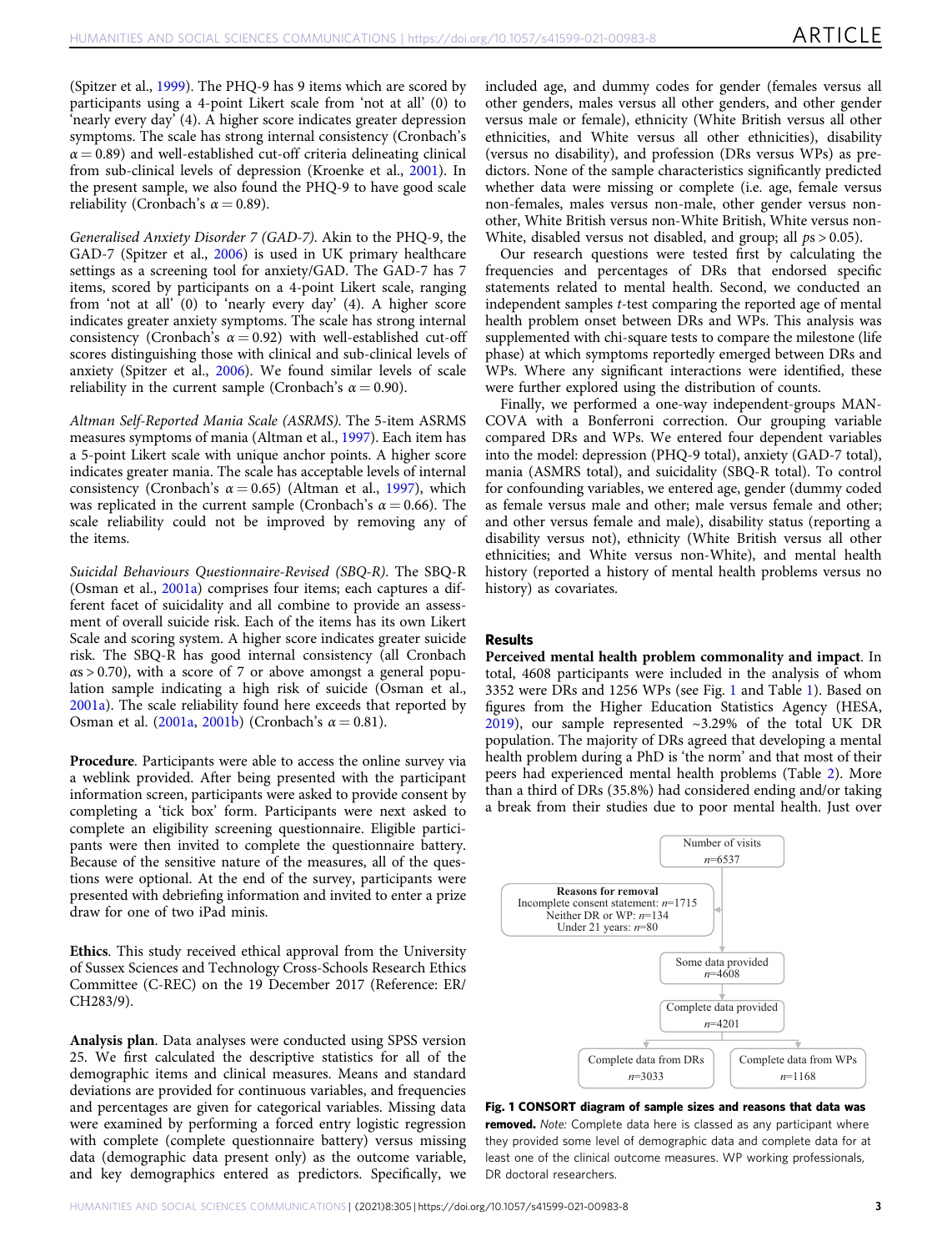#### <span id="page-3-0"></span>Table 1 Sample characteristics for the total sample and separated by DRs versus WPs.

|                                                         | All  |                       | <b>DRs</b> |                       | <b>WPs</b> |                      |
|---------------------------------------------------------|------|-----------------------|------------|-----------------------|------------|----------------------|
|                                                         | n    | $M(SD)/n(\%)$         | $\pmb{n}$  | $M(SD)/n$ (%)         | n          | $M(SD)/n(\%)$        |
| General                                                 |      |                       |            |                       |            |                      |
| Age                                                     | 4608 | 31.36(9.24)           | 3352       | 30.74(8.82)           | 1256       | 33.02(10.09)         |
| Gender                                                  | 4607 |                       | 3352       |                       | 1255       |                      |
| Male                                                    |      | 1563(33.9)            |            | 1102(32.9)            |            | 461(36.7)            |
| Female                                                  |      | 2987(64.8)            |            | 2205(65.8)            |            | 782(62.3)            |
| Other<br>Prefer not to say                              |      | 37(0.8)<br>20(0.4)    |            | 27(0.8)<br>18(0.5)    |            | 10(0.8)<br>2(0.2)    |
| Ethnicity                                               | 4606 |                       | 3351       |                       | 1255       |                      |
| White British                                           |      | 2457(53.3)            |            | 1749(52.2)            |            | 708(56.4)            |
| White Other                                             |      | 1356(29.4)            |            | 938(28.0)             |            | 418(33.3)            |
| Chinese/Chinese British                                 |      | 82(1.8)               |            | 68(2.0)               |            | 14(1.1)              |
| Black/African/Caribbean/Black British                   |      | 100(2.2)              |            | 76(2.3)               |            | 24(1.9)              |
| Asian/Asian British                                     |      | 258(5.6)              |            | 216(6.4)              |            | 42(3.3)              |
| Mixed Ethnicity                                         |      | 142(3.1)              |            | 113(3.4)              |            | 29(2.3)              |
| Prefer not to say                                       |      | 54(1.2)               |            | 46(1.4)               |            | 8(0.6)               |
| Other                                                   |      | 157(3.4)              |            | 145(4.3)              |            | 12(1.0)              |
| UK Citizenship                                          | 4596 |                       | 3343       |                       | 1253       |                      |
| Yes                                                     |      | 2975(64.7)            |            | 2114(63.2)            |            | 861(68.7)            |
| No<br>English first language                            | 4597 | 1621(35.3)            | 3344       | 1229(36.8)            | 1253       | 392(31.3)            |
| Yes                                                     |      | 3141(68.3)            |            | 2285(68.3)            |            | 856(68.3)            |
| No                                                      |      | 1456(31.7)            |            | 1059(31.7)            |            | 397(31.7)            |
| Dependents                                              | 4594 |                       | 3341       |                       | 1253       |                      |
| Yes                                                     |      | 1040(22.6)            |            | 643(19.2)             |            | 397(31.7)            |
| No.                                                     |      | 3554(77.1)            |            | 2698(80.8)            |            | 856(68.3)            |
| Completed a Postgraduate Taught (PGT) qualification     | 4590 |                       | 3339       |                       | 1251       |                      |
| Yes                                                     |      | 3255(70.9)            |            | 2734(81.9)            |            | 521(41.6)            |
| <b>No</b>                                               |      | 1335(29.1)            |            | 605(18.1)             |            | 730(58.4)            |
| Location                                                | 3967 |                       | 2783       |                       | 1184       |                      |
| South East of England                                   |      | 588(14.8)             |            | 296(10.6)             |            | 292(24.7)            |
| South West of England                                   |      | 181(4.6)              |            | 109(3.9)              |            | 72(6.1)              |
| London<br>East of England                               |      | 731(18.4)<br>218(5.5) |            | 346(12.4)             |            | 385(32.5)<br>51(4.3) |
| East Midlands                                           |      | 390(9.8)              |            | 167(6.0)<br>345(12.4) |            | 45(3.8)              |
| West Midlands                                           |      | 474(12.0)             |            | 413(14.8)             |            | 61(5.2)              |
| North East of England                                   |      | 124(3.1)              |            | 97(3.5)               |            | 27(2.3)              |
| North West of England                                   |      | 234(5.9)              |            | 150(5.4)              |            | 84(7.1)              |
| Yorkshire and the Humber                                |      | 416(10.5)             |            | 377(13.5)             |            | 39(3.3)              |
| Scotland                                                |      | 372(9.4)              |            | 295(10.6)             |            | 77(6.5)              |
| Northern Ireland                                        |      | 138(3.5)              |            | 114(4.1)              |            | 24(2.0)              |
| Wales                                                   |      | 101(2.6)              |            | 74(2.7)               |            | 27(2.3)              |
| Disability                                              | 4328 |                       | 3120       |                       | 1208       |                      |
| Yes                                                     |      | 682(15.8)             |            | 506(16.2)             |            | 176(14.6)            |
| No                                                      |      | 3517(81.3)            |            | 2517(80.7)            |            | 1000(82.8)           |
| Prefer not to say<br>Disability type                    |      | 129(3.0)              |            | 97(3.1)               |            | 32(2.6)              |
| Blind or sight loss                                     |      | 19                    |            | 9                     |            | 10                   |
| Deaf or hearing loss                                    |      | 19                    |            | 12                    |            | $\overline{7}$       |
| Mobility issues                                         |      | 59                    |            | 41                    |            | 18                   |
| Manual dexterity                                        |      | 22                    |            | 16                    |            | 6                    |
| Learning disability                                     |      | 129                   |            | 107                   |            | 22                   |
| Speech impairment                                       |      | 6                     |            | $\overline{2}$        |            | $\overline{4}$       |
| Cognitive disability                                    |      | 79                    |            | 62                    |            | 17                   |
| Other                                                   |      | 176                   |            | 113                   |            | 63                   |
| Prefer not to say                                       |      | 11                    |            | 9                     |            | 2                    |
| Area of study (PhD studies or undergraduate studies     | 4268 |                       | 3089       |                       | 1179       |                      |
| for WPs)                                                |      |                       |            |                       |            |                      |
| Arts                                                    |      | 388(9.1)              |            | 255(8.3)              |            | 133(11.3)            |
| Biological and medical sciences<br>Business and finance |      | 701(16.4)<br>274(6.4) |            | 614(19.9)<br>135(4.4) |            | 87(7.4)<br>139(11.8) |
| Chemical sciences                                       |      | 104(2.4)              |            | 93(3.0)               |            | 11(0.9)              |
| Earth sciences                                          |      | 145(3.4)              |            | 118(3.8)              |            | 27(2.3)              |
| Engineering                                             |      | 293(6.9)              |            | 160(5.2)              |            | 133(11.3)            |
| Humanities                                              |      | 566(13.3)             |            | 420(13.6)             |            | 146(12.4)            |
|                                                         |      |                       |            |                       |            |                      |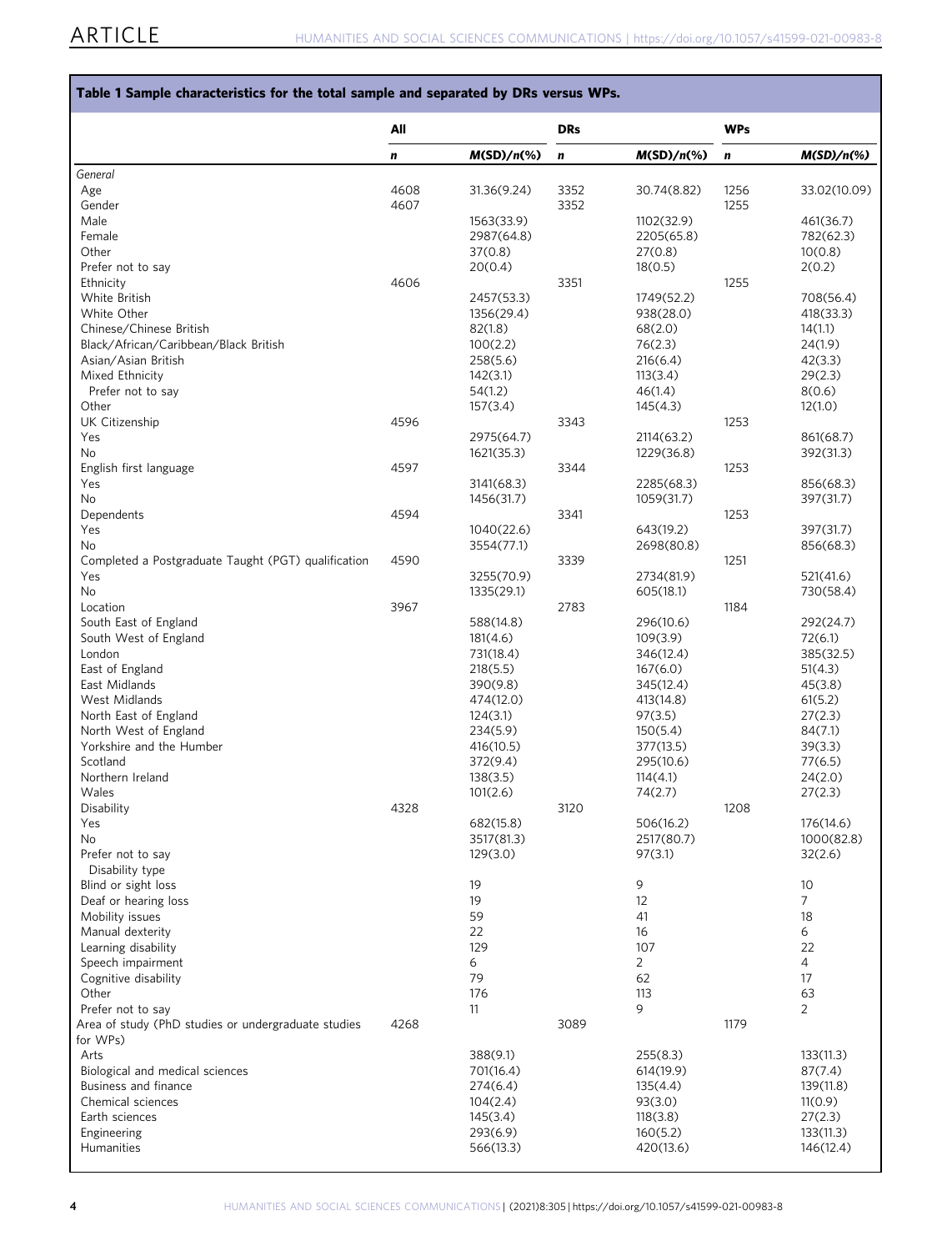### Table 1 (continued)

|                                                                                    | All                    |                       | <b>DRs</b>             |                       | <b>WPs</b>          |                        |
|------------------------------------------------------------------------------------|------------------------|-----------------------|------------------------|-----------------------|---------------------|------------------------|
|                                                                                    | n                      | $M(SD)/n(\%)$         | n                      | $M(SD)/n$ (%)         | $\mathbf n$         | $M(SD)/n(\%)$          |
| Law                                                                                |                        | 99(2.3)               |                        | 67(2.2)               |                     | 32(2.7)                |
| Maths and computing                                                                |                        | 226(5.3)              |                        | 144(4.7)              |                     | 82(7.0)                |
| Physical sciences                                                                  |                        | 175(4.1)              |                        | 154(5.0)              |                     | 21(1.8)                |
| Social science and health<br>Other                                                 |                        | 998(23.4)<br>299(7.0) |                        | 768(24.9)<br>161(5.2) |                     | 230(19.5)<br>138(11.7) |
| Mental health                                                                      |                        |                       |                        |                       |                     |                        |
| Ever had a problem                                                                 | 4582                   |                       | 3331                   |                       | 1251                |                        |
| Yes-with a diagnosis                                                               | 1456(31.8)             |                       | 1059(31.8)             |                       | 397(31.7)           |                        |
| Yes-without a diagnosis                                                            | 1178(25.7)             |                       | 919(27.6)              |                       | 259(20.7)           |                        |
| No.                                                                                | 1948(42.5)             |                       | 1353(40.6)             |                       | 595(47.6)           |                        |
| Currently have a problem                                                           | 2633                   |                       | 1975                   |                       | 658                 |                        |
| Yes-but symptoms have improved                                                     | 1302(49.4)             |                       | 964(48.8)              |                       | 338(51.4)           |                        |
| Yes-symptoms unchanged<br>Yes-but symptoms have worsened                           | 362(13.7)<br>325(12.3) |                       | 286(14.5)<br>278(14.1) |                       | 76(11.6)<br>47(7.1) |                        |
| No current problem                                                                 | 644(24.5)              |                       | 447(22.6)              |                       | 197(29.9)           |                        |
| Age of onset                                                                       | 2430                   | 19.11(8.53)           | 1826                   | 19.17(8.29)           | 604                 | 18.93(9.21)            |
| Phase of onset                                                                     | 2367                   |                       | 1767                   |                       | 600                 |                        |
| Before primary school                                                              | 46(1.9)                |                       | 28(1.6)                |                       | 18(3.0)             |                        |
| After primary school, before secondary school                                      | 284(12.0)              |                       | 201(11.4)              |                       | 83(13.8)            |                        |
| After secondary school, before university (UG studies)                             | 964(40.7)              |                       | 713(40.4)              |                       | 251(41.8)           |                        |
| During university (UG studies)                                                     | 426(18.0)              |                       | 315(17.8)              |                       | 111(18.5)           |                        |
| After university (UG studies)<br>After university (UG studies), during PGT studies |                        | 102(4.3)              |                        | 89(5.0)               |                     | 13(2.2)                |
| After university (UG/PGT), during PhD studies                                      |                        | 295(12.5)             |                        | 292(16.5)             |                     | N/A                    |
| After university (UG/PGT), during employment                                       |                        | 230(9.7)              |                        | 119(6.7)              |                     | 111(18.5)              |
| Other                                                                              | 20(0.8)                |                       | 10(0.6)                |                       | 10(1.7)             |                        |
| Mental health crisis                                                               | 3744                   |                       | 3008                   |                       | 1210                |                        |
| Yes-not hospitalised                                                               | 340(8.1)               |                       | 225(7.5)               |                       | 115(9.5)            |                        |
| Yes-hospitalised                                                                   | 134(3.2)               |                       | 91(3.0)                |                       | 43(3.6)             |                        |
| No                                                                                 | 3744(88.8)             |                       | 2692(89.5)             |                       | 1052(86.9)          |                        |
| DR specific                                                                        | N/A                    |                       | 3114                   |                       |                     |                        |
| Mode of study<br>Full time                                                         |                        | N/A                   |                        | 2536(81.4)            | N/A                 | N/A                    |
| Part time                                                                          |                        | N/A                   |                        | 578(18.6)             |                     | N/A                    |
| Funding                                                                            | N/A                    |                       | 3114                   |                       | N/A                 |                        |
| Fully funded                                                                       |                        | N/A                   |                        | 2036(65.4)            |                     | N/A                    |
| Part funded                                                                        |                        | N/A                   |                        | 413(13.3)             |                     | N/A                    |
| Self-funded                                                                        |                        | N/A                   |                        | 665(21.4)             |                     | N/A                    |
| Year of study<br>First year                                                        | N/A                    | N/A                   | 3099                   | 834(26.9)             | N/A                 | N/A                    |
| Second year                                                                        |                        | N/A                   |                        | 846(27.3)             |                     | N/A                    |
| Third year                                                                         |                        | N/A                   |                        | 756(24.4)             |                     | N/A                    |
| Fourth year                                                                        |                        | N/A                   |                        | 422(13.6)             |                     | N/A                    |
| Fifth year                                                                         |                        | N/A                   |                        | 144(4.6)              |                     | N/A                    |
| Continuation                                                                       |                        | N/A                   |                        | 97(3.1)               |                     | N/A                    |
| Additional work                                                                    |                        |                       |                        |                       |                     |                        |
| Teaching<br>Other paid position                                                    |                        | N/A<br>N/A            |                        | 1328<br>1030          |                     | N/A<br>N/A             |
| Other voluntary position                                                           |                        | N/A                   |                        | 318                   |                     | N/A                    |
| No other work                                                                      |                        | N/A                   |                        | 982                   |                     | N/A                    |
| Hours spent                                                                        |                        |                       |                        |                       |                     |                        |
| PhD studies/Work                                                                   | N/A                    | N/A                   | 3056                   | 32.96(15.37)          | 1207                | 34.98(11.90)           |
| Teaching                                                                           | N/A                    | N/A                   | 1316                   | 6.54(6.61)            | N/A                 | N/A                    |
| Other work                                                                         | N/A                    | N/A                   | 1214                   | 13.75(11.82)          | N/A                 | N/A                    |
| Months spent on fieldwork                                                          | N/A                    | N/A                   | N/A                    | 6.26(7.87)            | N/A                 | N/A                    |
| WP specific<br>Likelihood to complete a PhD in the future                          | N/A                    | N/A                   | N/A                    | N/A                   | 75                  | 3.41(1.88)             |
| Occupation                                                                         | N/A                    |                       | N/A                    |                       | 1193                |                        |
| Manager                                                                            |                        | N/A                   |                        | N/A                   |                     | 130(10.9)              |
| Professional                                                                       |                        | N/A                   |                        | N/A                   |                     | 581(48.7)              |
| Technician and associate professionals                                             |                        | N/A                   |                        | N/A                   |                     | 156(13.1)              |
| Clerical support workers                                                           |                        | N/A                   |                        | N/A                   |                     | 119(10.0)              |
| Service and sales workers                                                          |                        | N/A                   |                        | N/A                   |                     | 150(12.6)              |
| Skilled agricultural, forestry, and fishery workers                                |                        | N/A                   |                        | N/A                   |                     | 7(0.6)                 |
|                                                                                    |                        |                       |                        |                       |                     |                        |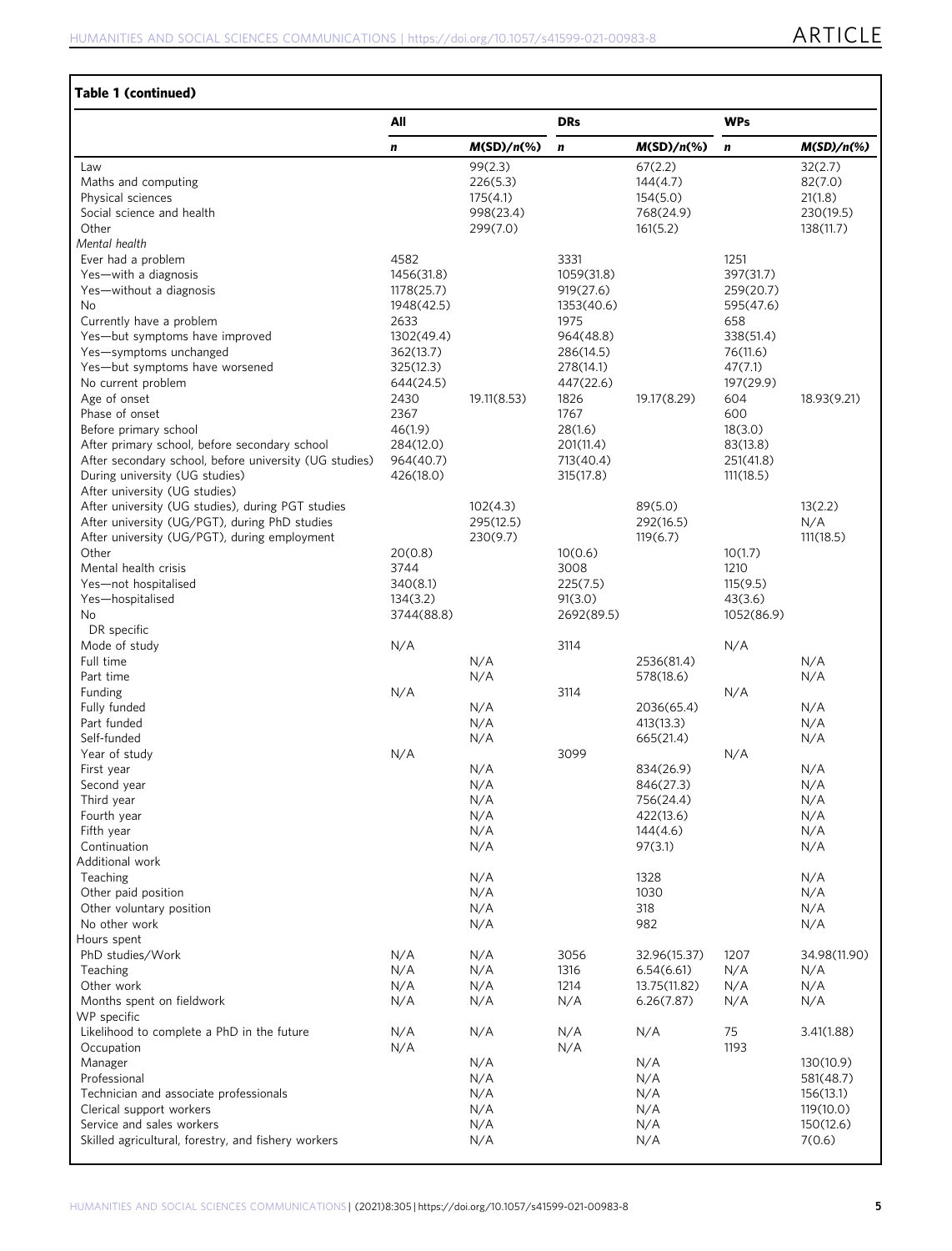#### <span id="page-5-0"></span>Table 1 (continued)

|                                             | All |                          | <b>DRs</b>  |               | <b>WPs</b> |               |
|---------------------------------------------|-----|--------------------------|-------------|---------------|------------|---------------|
|                                             | n   | $M(SD)/n$ <sup>(%)</sup> | $\mathbf n$ | $M(SD)/n(\%)$ | n          | $M(SD)/n(\%)$ |
| Craft and related trade workers             |     | N/A                      |             | N/A           |            | 23(1.9)       |
| Plant and machine operators, and assemblers |     | N/A                      |             | N/A           |            | 5(0.4)        |
| Elementary occupations                      |     | N/A                      |             | N/A           |            | 15(1.3)       |
| Armed forces occupations                    |     | N/A                      |             | N/A           |            | 7(0.6)        |

DR doctoral researchers, WP working professionals, N/A not applicable—the question is not applicable to that participant group, n number of participants, M mean, SD standard deviation.

#### Table 2 The percentage of DRs who endorsed statements related to experiencing mental health problems while studying for a PhD.

| Total n | True $n\%$ ) | False $n\%$ ) | Not sure $n\ll 0$ |
|---------|--------------|---------------|-------------------|
| 3060    | 1097(35.8)   | 1654(54.1)    | 309(10.1)         |
| 3059    | 455(14.6)    | 2461(80.5)    | 143(4.7)          |
| 3057    | 1283(42.0)   | 1626(53.2)    | 148(4.8)          |
| 3058    | 1293(42.3)   | 988(32.3)     | 777(25.4)         |
| 3056    | 1240(40.6)   | 610(20.0)     | 1206(39.5)        |
|         |              |               |                   |

#### Table 3 Descriptive statistics for all clinical outcome measures for all participants and separated by DRs and WPs.

|                                                                                                                                                                                                    | All  |                     |             |                    | <b>WPs</b> |                    |  |
|----------------------------------------------------------------------------------------------------------------------------------------------------------------------------------------------------|------|---------------------|-------------|--------------------|------------|--------------------|--|
|                                                                                                                                                                                                    | n    | $M(SD)$ or $n\ll 0$ | $\mathbf n$ | $M(SD)$ or $n$ (%) | n          | $M(SD)$ or $n$ (%) |  |
| Scores                                                                                                                                                                                             |      |                     |             |                    |            |                    |  |
| PHQ-9 Total                                                                                                                                                                                        | 4178 | 8.71(6.32)          | 3011        | 9.10(6.42)         | 1167       | 7.72(5.96)         |  |
| GAD-7 Toal                                                                                                                                                                                         | 4201 | 8.20(5.46)          | 3033        | 8.73(5.56)         | 1168       | 6.82(4.92)         |  |
| <b>ASMRS Total</b>                                                                                                                                                                                 | 4146 | 3.19(2.54)          | 2985        | 3.05(2.44)         | 1161       | 3.54(2.76)         |  |
| SBQ-R Total                                                                                                                                                                                        | 3872 | 5.95(3.40)          | 2770        | 5.60(3.40)         | 1102       | 5.83(3.38)         |  |
| Cut-offs                                                                                                                                                                                           |      |                     |             |                    |            |                    |  |
| PHQ-9                                                                                                                                                                                              | 4178 |                     | 3011        |                    | 1167       |                    |  |
| None                                                                                                                                                                                               |      | 1313(31.4)          |             | 875(29.1)          |            | 438(37.5)          |  |
| Mild                                                                                                                                                                                               |      | 1237(29.6)          |             | 882(29.3)          |            | 355(30.4)          |  |
| Moderate                                                                                                                                                                                           |      | 822(19.7)           |             | 628(20.9)          |            | 194(16.6)          |  |
| Moderately severe                                                                                                                                                                                  |      | 494(11.8)           |             | 375(12.5)          |            | 119(10.2)          |  |
| Severe                                                                                                                                                                                             |      | 312(7.5)            |             | 251(8.3)           |            | 61(5.2)            |  |
| GAD-7                                                                                                                                                                                              | 4201 |                     | 3033        |                    | 1168       |                    |  |
| None                                                                                                                                                                                               |      | 1222(29.1)          |             | 783(25.8)          |            | 439(37.6)          |  |
| Mild                                                                                                                                                                                               |      | 1437(34.2)          |             | 1016(33.5)         |            | 421(36.0)          |  |
| Moderate                                                                                                                                                                                           |      | 912(21.7)           |             | 703(23.2)          |            | 209(17.9)          |  |
| Severe                                                                                                                                                                                             |      | 630(15.0)           |             | 531(17.5)          |            | 99(8.5)            |  |
| <b>ASMRS</b>                                                                                                                                                                                       | 4146 |                     | 2985        |                    | 1161       |                    |  |
| No mania                                                                                                                                                                                           |      | 3420(82.5)          |             | 2526(84.6)         |            | 894(77.0)          |  |
| High probability of mania                                                                                                                                                                          |      | 726(17.5)           |             | 459(15.4)          |            | 267(23.0)          |  |
| SBQ-R                                                                                                                                                                                              | 3872 |                     | 2770        |                    | 1102       |                    |  |
| No risk                                                                                                                                                                                            |      | 2533(65.4)          |             | 1797(64.9)         |            | 736(66.8)          |  |
| At risk                                                                                                                                                                                            |      | 1339(34.6)          |             | 973(35.1)          |            | 366(33.2)          |  |
| DR doctoral researchers, WP working professionals, n number of participants, M mean, SD standard deviation, PHQ-9 Patient Health Questionnaire 9 (Spitzer et al., 1999), GAD-7 Generalised Anxiety |      |                     |             |                    |            |                    |  |

DR doctoral researchers, WP working professionals, *n* number of participants, M mean, SD standard deviation, PHQ-9 Patient Health Questionnaire 9 (Spitzer et al., [1999\)](#page-8-0), GAD-7 Generalised Anxiety<br>Disorder 7 (Spitzer et al

14% of DRs had formally intermitted due to mental health problems.

Lifetime prevalence. DRs reported a greater lifetime prevalence of mental health difficulties than WPs  $(\chi^2(1) = 18.39, p < 0.001;$  $\varphi_c = 0.06$ ), but this difference was no longer present when considering only a history of professionally diagnosed mental health problems  $(\chi^2(1) = 0.00, p = 0.99; \varphi_c < 0.01)$ .

Timing of symptom onset. There was no difference between DRs and WPs in terms of the age at which mental health problems began ( $t(946.51) = 0.58$ ,  $p = 0.56$ ) (Table 3). However, there was a small significant difference between DRs and WPs in terms of the life phase at which mental health problems first emerged  $(\chi^2(5) = 26.09, p < 0.001; \varphi_c < 0.10)$ . Compared to WPs, DRs generally had a later onset of mental health problems (i.e. starting during or after undergraduate studies). This association remained when the analysis was replicated with participants who did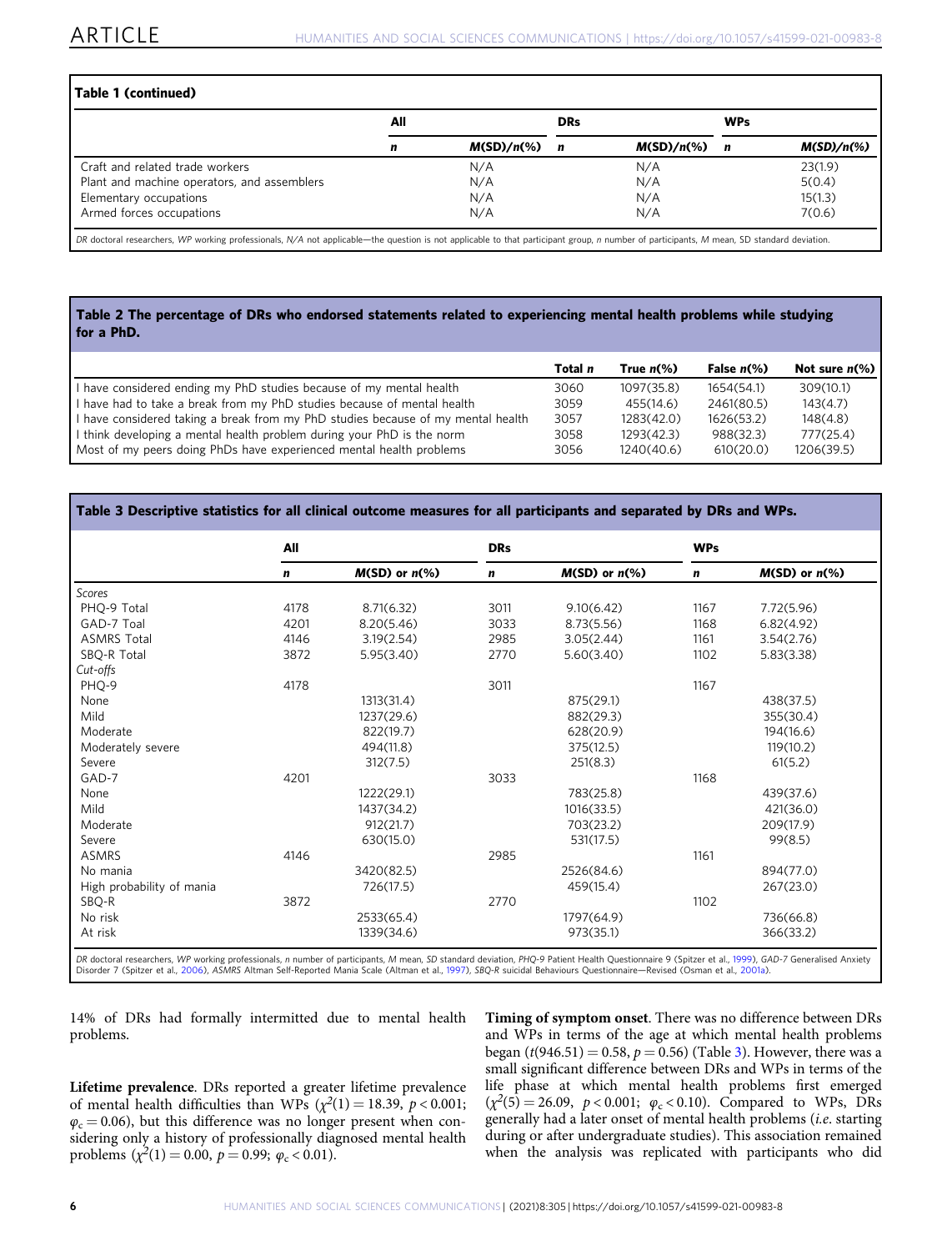$(\chi^2(5) = 14.16, p = 0.02; \varphi_c < 0.10)$  or did not report having been given a formal mental health problem diagnosis ( $\chi^2(5) = 12.82$ ,  $p = 0.03$ ;  $\varphi_c < 0.10$ ).

#### Prevalence of mental health problems

Clinical cut-offs. The prevalence of probable depressive disorders, as assessed using the PHQ9 (Spitzer et al., [1999\)](#page-8-0)  $(\chi^2(4) = 41.74,$  $p < 0.001$ ;  $\varphi_c = 0.10$ ), and prevalence of probable Generalised Anxiety Disorder (GAD) ( $\chi^2(3) = 98.47$ ,  $p < 0.001$ ;  $\varphi_c = 0.15$ ), as assessed using the GAD7 (Spitzer et al., [2006\)](#page-8-0), was significantly greater amongst DRs than WPs. Moderate to severe presentations of depression and anxiety were more common amongst DRs, whereas having no or mild symptoms was more typical amongst WPs.

By contrast, the probable risk of mania, as measured by the ASRMS (Altman et al. [1997](#page-7-0)), was greater amongst WPs than DRs  $(\chi^2(1) = 33.61, p < 0.001; \varphi_c = 0.09)$ . That is, a high probability of mania was more prevalent amongst WPs whereas being at no risk of mania was more common amongst DRs. There was no difference between WPs and DRs in terms of suicide risk as measured using the Suicidal Behaviours Questionnaire—Revised (SBQ-R) (Osman et al.,  $2001a$ ) ( $\chi^2(1) = 1.28$ ,  $p = 0.26$ ;  $\varphi_c = 0.02$ ).

Symptom severity. When turning to mental health symptoms (as opposed to probable diagnoses), overall symptomology was significantly greater for DRs compared to WPs  $(A = 0.98,$  $F(4, 3737) = 22.60, p < 0.001$ . Specifically, the severity of depression  $(F(1, 3740) = 14.97, p < 0.001; DR: EMM = 8.77,$  $SE = 0.11$ ; WP: EMM = 7.96,  $SE = 0.18$ ) and anxiety symptoms  $(F(1, 3740) = 57.58, p < 0.001;$  DRs: EMM = 8.47, SE = 0.10; WP:  $EMM = 7.08$ ,  $SE = 0.16$ ) were significantly greater for DRs compared to WPs. Conversely, symptoms of mania were greater in WPs compared to DRs  $(F(1, 3740) = 27.97, p < 0.001; WPs$ :  $EMM = 3.53$ ,  $SE = 0.08$ ; DRs:  $EMM = 3.06$ ,  $SE = 0.05$ ), and there was no difference between the groups in terms of suicidality  $(F(1, 3740) = 0.39, p = 0.53; DRs: EMM = 5.92, SE = 0.06; WPs:$  $EMM = 5.98, SE = 0.09$ .

Item-level analysis of suicidality. The SBQ-R (Osman et al., [2001a\)](#page-7-0) measures overall suicide risk with individual items assessing various facets of suicidality (i.e. lifetime suicidal thoughts, recent suicidal thoughts, future suicide intent, and suicide behaviours). WPs ( $EMM = 1.30$ ,  $SE = 0.02$ ) were more likely to report having attempted suicide than DRs ( $EMM = 1.26$ ,  $SE = 0.01$ ) ( $F(2, 3748) = 5.72$ ,  $p = 0.02$ ). There was no difference between DRs and WPs in terms of suicidal thoughts (lifetime or recent) or future suicide risk (lifetime suicidal thoughts: DRs: EMM = 1.85, SE = 0.02; WPs: EMM = 1.90, SE = 0.03;  $p = 0.16$ ; recent suicidal thoughts: DRs:  $EMM = 1.82$ ,  $SE = 0.02$ ; WPs:  $EMM = 1.81$ ,  $SE = 0.04$ ; future suicide risk: DRs:  $EMM = 0.99$ ,  $SE = 0.02$ ; WPs: EMM = 0.98,  $SE = 0.04$ ;  $p = 0.84$ ).

#### **Discussion**

We aimed to ascertain whether, compared to an educated working control group, DRs were at significantly greater risk for both common (depression and anxiety) and serious (mania and suicidality) mental health problems and whether any greater risk was explained by pre-existing differences in mental health problem proneness. We also aimed to understand DRs' beliefs regarding the commonality and occupational impact of problems with their mental health. DRs reported significantly higher levels of depression and anxiety, and significantly lower levels of mania, than WPs. There was no main difference between DRs and WPs in reported suicidality, but our item-level exploratory

analysis of facets of suicidality revealed that WPs reported greater risk for engaging in suicide behaviours. DRs widely endorsed beliefs about the normalcy of mental health problems in their peer group. Moreover, there appeared to be an impact of this poor mental health on considered and actual intermissions from PhD study.

When viewed alongside those of Levecque et al. ([2017](#page-7-0)), our results suggest that mental health problems are more prevalent amongst UK-based DRs than Belgian DRs. More than half of DRs (51.1%) in Belgium met the criteria for psychological distress (Levecque et al., [2017](#page-7-0)); where we found that 70.9% and 74.2% of DRs reported clinically relevant (i.e. mild to severe symptoms) of depression and anxiety symptoms, respectively. The difference between these findings could reflect differences in the outcome measures employed; Levecque et al. ([2017\)](#page-7-0) used the General Health Questionnaire (GHQ) (Goldberg, [1972](#page-7-0)), whereas we used the PHQ-9 (Spitzer et al., [1999](#page-8-0)) and GAD-7 (Spitzer et al., [2006](#page-8-0)). Alternatively, this could represent genuine differences in the prevalence of mental health problems across countries, over time, or with respect to the conditions DRs experience during their PhD.

The high rates of depression and anxiety symptoms within our UK DR sample are concerning. In addition to the clear distress reported here, depression and anxiety symptoms are likely to undermine the chances of successfully completing a PhD by impairing academic performance via undermining neurocognitive functioning (Castaneda et al., [2008\)](#page-7-0), for example through impairing executive functioning, attention, and working memory (Shackman et al., [2006;](#page-7-0) Rock et al., [2014](#page-7-0); Shields et al., [2016](#page-8-0)). Supporting the mental health of DRs is important to not only improve the wellbeing of these students, but also to enable them to successfully complete their studies and ensure important contributions to the research (Levecque et al., [2017](#page-7-0)) and knowledge economies (Kehm, [2006\)](#page-7-0).

The overall scores from our measure of suicidality (using the SBQ-R (Osman et al., [2001a](#page-7-0))) yielded no significant differences between DRs and WPs. However, closer inspection of the scores reveals a worrying picture, whereby both groups reported alarmingly high levels of suicide risk. A concerning 35% of DRs (and WPs) met criteria for 'suicide risk', using measure thresholds derived for the general population (Osman et al., [2001b\)](#page-7-0). There have been two studies that have used the SBQ-R to assess suicidality in the general population (Castillejos et al., [2020](#page-7-0)). The prevalence of suicide risk in both of our samples far exceeds the prevalence observed in the general population studies of 4.6% (Polatöz et al., [2011;](#page-7-0) Blüml et al., [2013\)](#page-7-0) at its highest. This high suicide risk may be a consequence of the high prevalence of depression in our sample, which could therefore be reduced by ameliorating depressive symptoms, though this relationship requires testing. Currently, national suicide data for all UK students is collected by the Higher Education Statistics Agency (HESA) and the Office for National Statistics (ONS). To help identify which students are at greatest risk of dying by suicide, we recommend these data differentiate and disaggregate by phase of study so that suicide rates are monitored amongst DRs specifically.

There was no difference in terms of the lifetime prevalence of a diagnosed mental health problem or the age of symptom onset between DRs and WPs. However, WPs generally reported mental health problems starting in an earlier life phase than did DRs. These data combined suggests that those with long-term mental health problems are not disproportionately drawn to study for a PhD and that the high prevalence of mental health problems amongst DRs does not simply represent pre-existing conditions.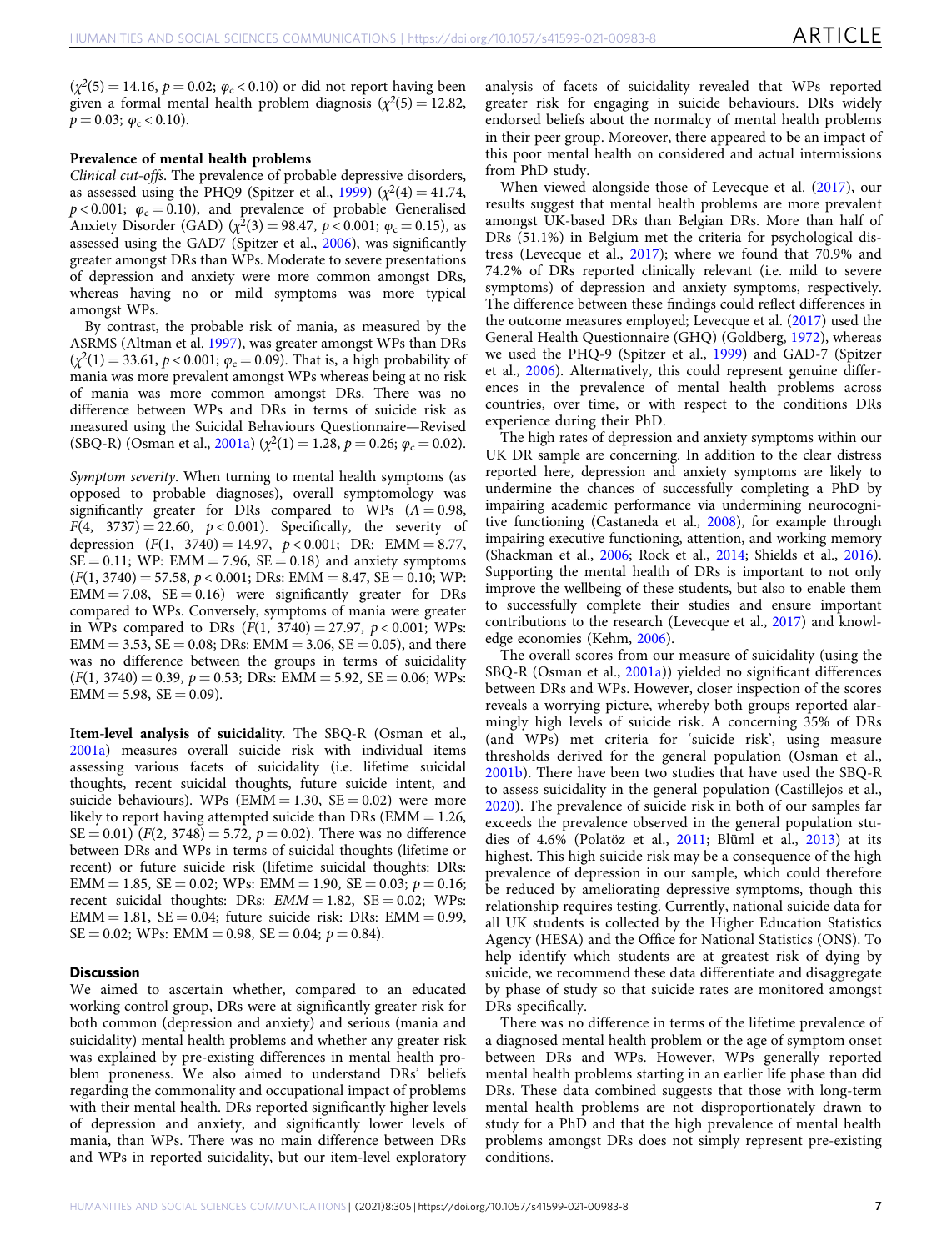<span id="page-7-0"></span>Limitations. Despite efforts to recruit both those with and without mental health difficulties, our results may be skewed by a selection bias. That is, the survey may have disproportionately attracted respondents within both the DR and the educated working control group who have mental health problems (with or without diagnosis) compared to those who do not. Mental health prevalence statistics for the UK general population suggest 25% (1 in 4) (Time to Change, [2015\)](#page-8-0) of people experience mental health problems; whereas, in the present sample, prevalence was more than double this (59.4% for DRs and 52.4% for WPs). Although this may limit the representativeness of our findings, it does in fact strengthen our conclusions. That is, even compared to a WP sample who have particularly high rate of mental health problems and which had an earlier onset, DRs still report significantly greater levels of depression and anxiety. Similarly, our findings may have limited generalisability due to the disproportionate number of White British and female participants who participated in the survey and is not necessarily being applicable beyond the UK.

Our survey used brief, self-report measures of mental health problems, which may be more likely to produce less reliable and valid results than a diagnostic interview. However, there is some suggestion that using measures such as these, particularly in an online setting, reduces social desirability (Henderson et al., 2012; Zhang et al., [2017\)](#page-8-0) and therefore, our findings may actually better reflect prevalence than if we had interviewed participants face-to-face.

We must also acknowledge the limitations of our exploratory post-hoc analysis of the SBQ-R (Osman et al., 2001a) data. Suicidality can broadly be conceptualised as thoughts (e.g. ideation) and action (e.g. planning and attempts) (Klonsky et al., 2016), and after examining full-scale scores we decided to carry out the additional item-level analysis. As this item level analysis was not planned a priori, the results should be interpreted with caution.

Research implications. In addition to measuring common mental health symptoms (depression and anxiety), we included measures related to more SMI conditions (mania and suicide). Yet there remains a need to explore other SMI symptoms and unusual experiences. Moreover, DRs are a heterogenous group, for example in relation to funding, area of study, and home/ international status, and we did not explore associations between such characteristics and mental health problems. Furthermore, while our findings suggest that DRs generally have poorer mental health, we have not drawn any conclusions as to putative mechanisms that explain this difference. We have however begun to test predictive associations of DR mental health symptoms in a further study (Berry et al., 2021).

#### Data availability

The data are available upon reasonable request to the corresponding author.

Received: 4 December 2020; Accepted: 13 September 2021; Published online: 09 December 2021

#### **References**

- Altman EG, Hedeker D, Peterson JL, Davis JM (1997) The Altman self-rating Mania scale. Biol Psychiatry 42:948–955. [https://doi.org/10.1016/S0006-](https://doi.org/10.1016/S0006-3223(96)00548-3) [3223\(96\)00548-3](https://doi.org/10.1016/S0006-3223(96)00548-3)
- Berry C, Niven J, Hazell C (2021) Personal, social and relational predictors of UK postgraduate researcher mental health problems. BJPsych Open, 7:E205. <https://doi.org/10.1192/bjo.2021.1041>
- Blüml V, Kapusta ND, Doering S et al. (2013) Personality factors and suicide risk in a representative sample of the German general population. PLoS ONE 8:1–7. <https://doi.org/10.1371/journal.pone.0076646>
- Casey BH (2009) The economic contribution of PhDs. J High Educ Policy Manag 31:219–227. <https://doi.org/10.1080/13600800902974294>
- Castaneda AE, Tuulio-Henriksson A, Marttunen M et al. (2008) A review on cognitive impairments in depressive and anxiety disorders with a focus on young adults. J Affect Disord 106:1–27. <https://doi.org/10.1016/j.jad.2007.06.006>
- Castillejos MC, Huertas P, Martín P, Moreno Küstner B (2020) Prevalence of suicidality in the european general population: a systematic review and meta-analysis. Arch Suicide Res 0:1–19. <https://doi.org/10.1080/13811118.2020.1765928>
- Cornell B (2020) PhD students and their careers. London, UK
- Engineering & Physical Science Research Council (EPSRC) (2010) The economic impact of PhDs. Edinburgh
- Goldberg DP (1972) The detection of psychiatric illness by questionnaire. Maudsley Monogr 21: Oxford University Press
- Goldberg DP, Gater R, Sartorius N et al. (1997) The validity of two versions of the GHQ in the WHO study of mental illness in general health care. Psychol Med 27:191–197. <https://doi.org/10.1017/S0033291796004242>
- Hancock S (2020) The employment of PhD graduates in the UK: what do we know? Higher Education Policy Institute. [https://www.hepi.ac.uk/2020/02/](https://www.hepi.ac.uk/2020/02/17/the-employment-of-phd-graduates-in-the-uk-what-do-we-know/) [17/the-employment-of-phd-graduates-in-the-uk-what-do-we-know/.](https://www.hepi.ac.uk/2020/02/17/the-employment-of-phd-graduates-in-the-uk-what-do-we-know/) Accessed 22 Oct 2020
- Hankins M (2008a) Clinical Practice and Epidemiology Executive function abnormalities in pathological gamblers. Clin Pract Epidemiol Ment Health 6:1–6. <https://doi.org/10.1186/1745-0179-4-Received>
- Hankins M (2008b) The reliability of the twelve-item general health questionnaire (GHQ-12) under realistic assumptions. BMC Public Health 8:1–7. [https://](https://doi.org/10.1186/1471-2458-8-355) [doi.org/10.1186/1471-2458-8-355](https://doi.org/10.1186/1471-2458-8-355)
- Hazell CM, Chapman L, Valeix SF et al. (2020) Understanding the mental health of doctoral researchers: a mixed methods systematic review with meta-analysis and meta-synthesis. Syst Rev 9:1–30
- Henderson C, Evans-Lacko S, Flach C, Thornicroft G (2012) Responses to mental health stigma questions: the importance of social desirability and data collection method. Can J Psychiatry 57:152–160. [https://doi.org/10.1177/](https://doi.org/10.1177/070674371205700304) [070674371205700304](https://doi.org/10.1177/070674371205700304)
- HESA (2019) Who's studying in HE? Higher Education Statistics Agency. [https://](https://www.hesa.ac.uk/data-and-analysis/students/whos-in-he) [www.hesa.ac.uk/data-and-analysis/students/whos-in-he](https://www.hesa.ac.uk/data-and-analysis/students/whos-in-he). Accessed 3 Nov 2020
- Kehm BM (2006) Doctoral education in Europe and North America: a comparative analysis. In: Teichler U (ed) The formative years of scholars. Wenner-Gren International Series. Portland Press, London, UK, pp. 67–78
- Kessler RC, Berglund P, Demler O et al. (2005) Lifetime prevalence and age-ofonset distributions of DSM-IV disorders in the National Comorbidity Survey Replication. Arch Gen Psychiatry 62:593–602. [https://doi.org/10.1001/](https://doi.org/10.1001/archpsyc.62.6.593) [archpsyc.62.6.593](https://doi.org/10.1001/archpsyc.62.6.593)
- Kessler RC, Üstün BB (2004) The World Mental Health (WMH) Survey Initiative version of the World Health Organization (WHO) Composite International Diagnostic Interview (CIDI). Int. J. Methods Psychiatr. Res. 13:93–117
- Klonsky ED, May AM, Saffer BY (2016) Suicide, suicide attempts, and suicidal ideation. Annu Rev Clin Psychol 12:307–330. [https://doi.org/10.1146/](https://doi.org/10.1146/annurev-clinpsy-021815-093204) [annurev-clinpsy-021815-093204](https://doi.org/10.1146/annurev-clinpsy-021815-093204)
- Kroenke K, Spitzer RL, Williams JBW (2001) The PHQ-9: validity of a brief depression severity measure. J Gen Intern Med 16:606–613. [https://doi.org/](https://doi.org/10.1046/j.1525-1497.2001.016009606.x) [10.1046/j.1525-1497.2001.016009606.x](https://doi.org/10.1046/j.1525-1497.2001.016009606.x)
- Levecque K, Anseel F, De Beuckelaer A et al. (2017) Work organization and mental health problems in PhD students. Res Policy 46:868–879. [https://doi.org/](https://doi.org/10.1016/j.respol.2017.02.008) [10.1016/j.respol.2017.02.008](https://doi.org/10.1016/j.respol.2017.02.008)
- Metcalfe J, Wilson S, Levecque K (2018) Exploring wellbeing and mental health and associated support services for postgraduate researchers. Cambridge
- Nature (2019a) The mental health of PhD researchers demands urgent attention. Nature 575:257–258. <https://doi.org/10.1038/d41586-019-03489-1>
- Nature (2019b) Academia's mental-health woes. Nature 569:307
- Osman A, Bagge CL, Gutierrez PM et al. (2001a) The Suicidal Behaviors Questionnaire-Revised (SBQ-R): validation with clinical and nonclinical samples. Assessment 8:443–454. <https://doi.org/10.1177/107319110100800409>
- Osman A, Bagge CL, Gutierrez PM et al. (2001b) The Suicidal Behaviors Questionnaire-Revised (SBQ-R): validation with clinical and nonclinical samples. Assessment 8:443–454
- Polatöz Ö, Kuğu N, Doğan O, Akyüz G (2011) The prevalence of suicidal behaviour and its correlation with certain sociodemographic variables in Sivas province. Dusunen Adam J Psychiatry Neurol Sci 24:13–23. [https://doi.org/](https://doi.org/10.5350/dajpn2011240102) [10.5350/dajpn2011240102](https://doi.org/10.5350/dajpn2011240102)
- Rock PL, Roiser JP, Riedel WJ, Blackwell AD (2014) Cognitive impairment in depression: a systematic review and meta-analysis. Psychol Med 44:2029–2040. <https://doi.org/10.1017/S0033291713002535>
- Shackman AJ, Sarinopoulos I, Maxwell JS et al. (2006) Anxiety selectively disrupts visuospatial working memory. Emotion 6:40–61. [https://doi.org/10.1037/](https://doi.org/10.1037/1528-3542.6.1.40) [1528-3542.6.1.40](https://doi.org/10.1037/1528-3542.6.1.40)